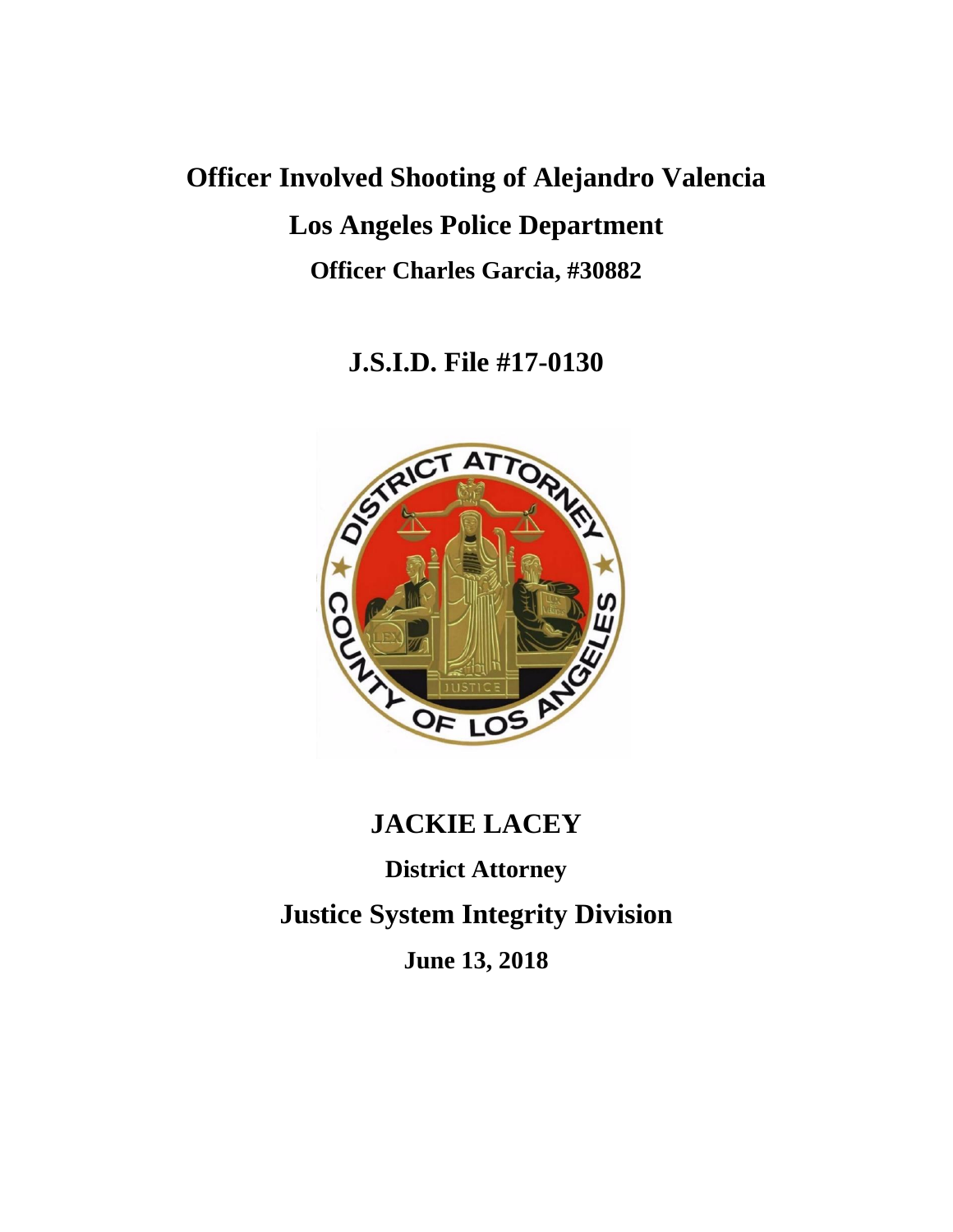#### **MEMORANDUM**

| TO:             | <b>COMMANDER ALAN HAMILTON</b><br>Los Angeles Police Department<br>Force Investigation Division<br>100 West First Street, Suite 431<br>Los Angeles, California 90012 |
|-----------------|----------------------------------------------------------------------------------------------------------------------------------------------------------------------|
| FROM:           | <b>JUSTICE SYSTEM INTEGRITY DIVISION</b><br>Los Angeles County District Attorney's Office                                                                            |
| <b>SUBJECT:</b> | Officer Involved Shooting of Alejandro Valencia<br>J.S.I.D. File #17-0130<br>F.I.D. File #F015-17                                                                    |
| DATE:           | June 13, 2018                                                                                                                                                        |

The Justice System Integrity Division of the Los Angeles County District Attorney's Office has completed its review of the March 4, 2017, fatal shooting of Alejandro Valencia by Los Angeles Police Department ("LAPD") Officer Charles Garcia. We find there is insufficient admissible evidence to prove beyond a reasonable doubt that Officer Garcia did not act lawful self-defense and in defense of others.

The District Attorney's Command Center was notified of this shooting on March 4, 2017, at 1:27 p.m. The District Attorney Response Team responded to the scene and was given a briefing and walk-through by Lieutenant Damian Gutierrez.

The following analysis is based on reports prepared by the LAPD Force Investigation Division submitted to this office by Detectives Samuel Hancock and James Goosen. The reports include photographs, audio-recorded interviews of witnesses, radio transmissions, dash camera ("DICVS") video, surveillance video, and cellular telephone video recordings.

Officer Garcia's compelled statement was not considered in this analysis.<sup>1</sup>

<sup>&</sup>lt;sup> $1$ </sup> Unlike private citizens, public sector employees can be forced to submit to questioning regarding the performance of their official duties and, so long as they are not required to waive their privilege against self-incrimination, their refusal to submit to such questioning can result in administrative discipline including termination from public service. *Gardner v. Broderick* (1968) 392 U.S. 273, 278; *Uniformed Sanitation v. City of New York* (1968) 392 U.S. 280, 284-285. The involved officer in this shooting was interviewed and ordered to submit to questioning concerning the performance of his official duties. Like any other individual, the officer possesses a right under the Fifth Amendment of the United States Constitution to be free from being compelled to give testimony against himself. *Uniformed Sanitation v. City of New York, supra, at 284-285.* Because the LAPD ordered the officer to answer questions which might expose him to criminal liability, the LAPD compelled the officer to participate in an interview. The effect of this legal compulsion is that the officer's statement cannot be used against him in a criminal proceeding, nor can any material derived from the compelled interview be used against him. *Garrity v. New Jersey* (1967) 385 U.S. 493, 496-497; *Spielbauer v. County of Santa Clara* (2009) 45 Cal.4th 704, 715. Further, because that compelled statement is part of the officer's police personnel file, his statement is confidential and may not be disclosed absent an evidentiary showing and court order. *Penal Code* section 832.7.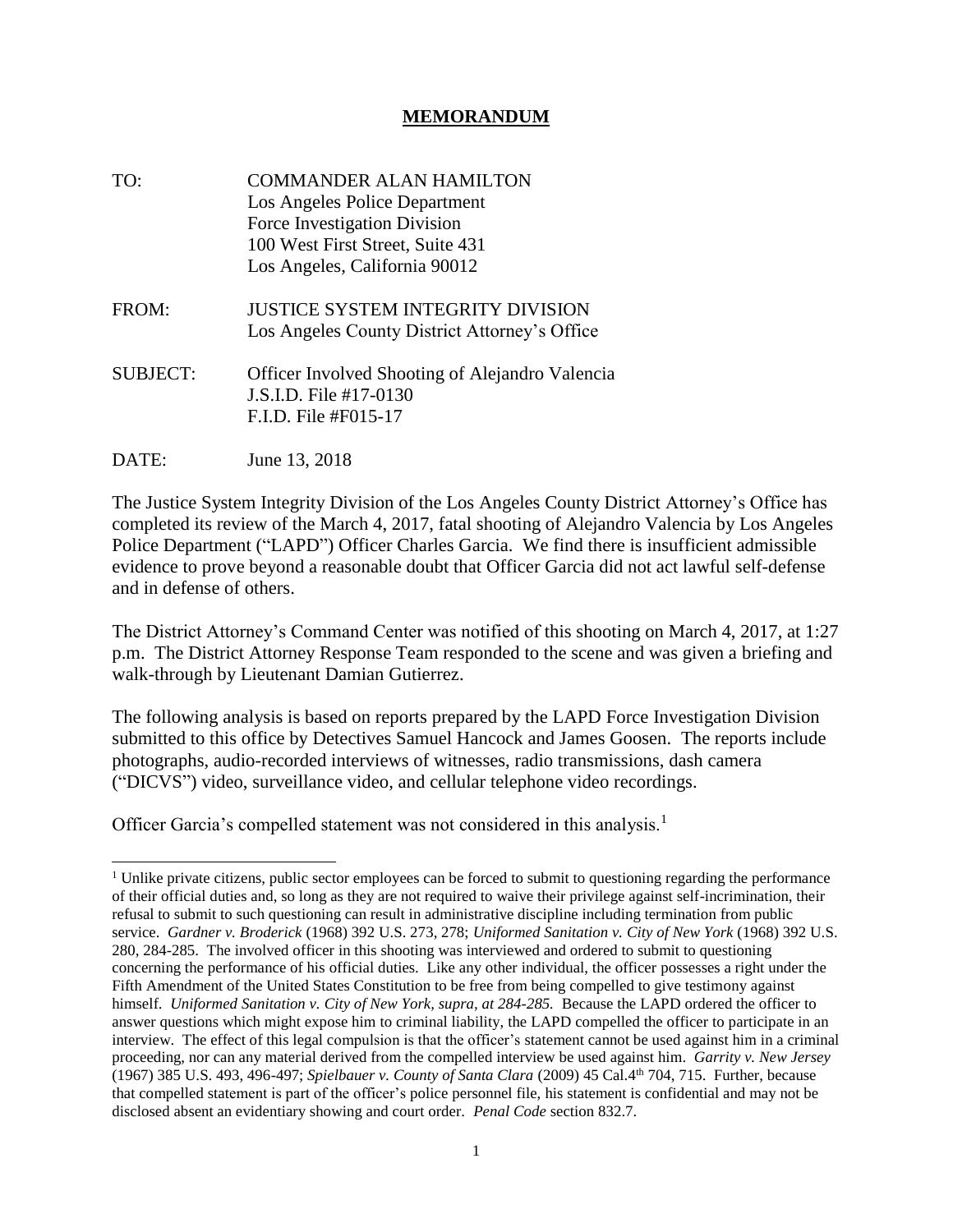# **FACTUAL ANALYSIS**

#### **Introduction**

On March 4, 2017, at approximately 12:30 p.m., LAPD received four 9-1-1 calls reporting a man hitting people with a "stick" and fighting with another man near the intersection of South Broadway and West Olympic Boulevard in downtown Los Angeles.

LAPD Officers Charles Garcia and Ghanshyam Patel responded and saw Valencia behaving erratically, holding a five foot long metal pipe, and threatening bystanders.

Garcia drew his service weapon and Patel armed himself with a Taser. Both officers ordered Valencia multiple times to drop the pipe. $<sup>2</sup>$  Valencia did not comply and continued to threaten the</sup> officers and bystanders.

Valencia yelled various obscenities in Spanish at the officers, including "¡Putos!" (a gay slur) and "¡Chinga tu madre!" (fuck your mother). He also yelled, "¡Mata me aqui!" (kill me here).

Patel fired his Taser at Valencia, but it did not penetrate Valencia's overcoat and was ineffective.

When Valencia raised the pipe and stepped toward Garcia in a threatening manner, Garcia fired his service weapon at Valencia twice, killing him.

A still photograph taken from a video recording taken by a bystander at the moment of the shooting is shown below:



<sup>&</sup>lt;sup>2</sup> Valencia spoke to the officers in Spanish, while the officers were issued commands to Valencia in English. Valencia spoke both languages. In 2013, during an investigation of Valencia for failing to register as a sex offender, Los Angeles County Sheriff's Department Detective Sabrina Bennett reported, "Valencia spoke to me in English, however he said he read and comprehended better in Spanish."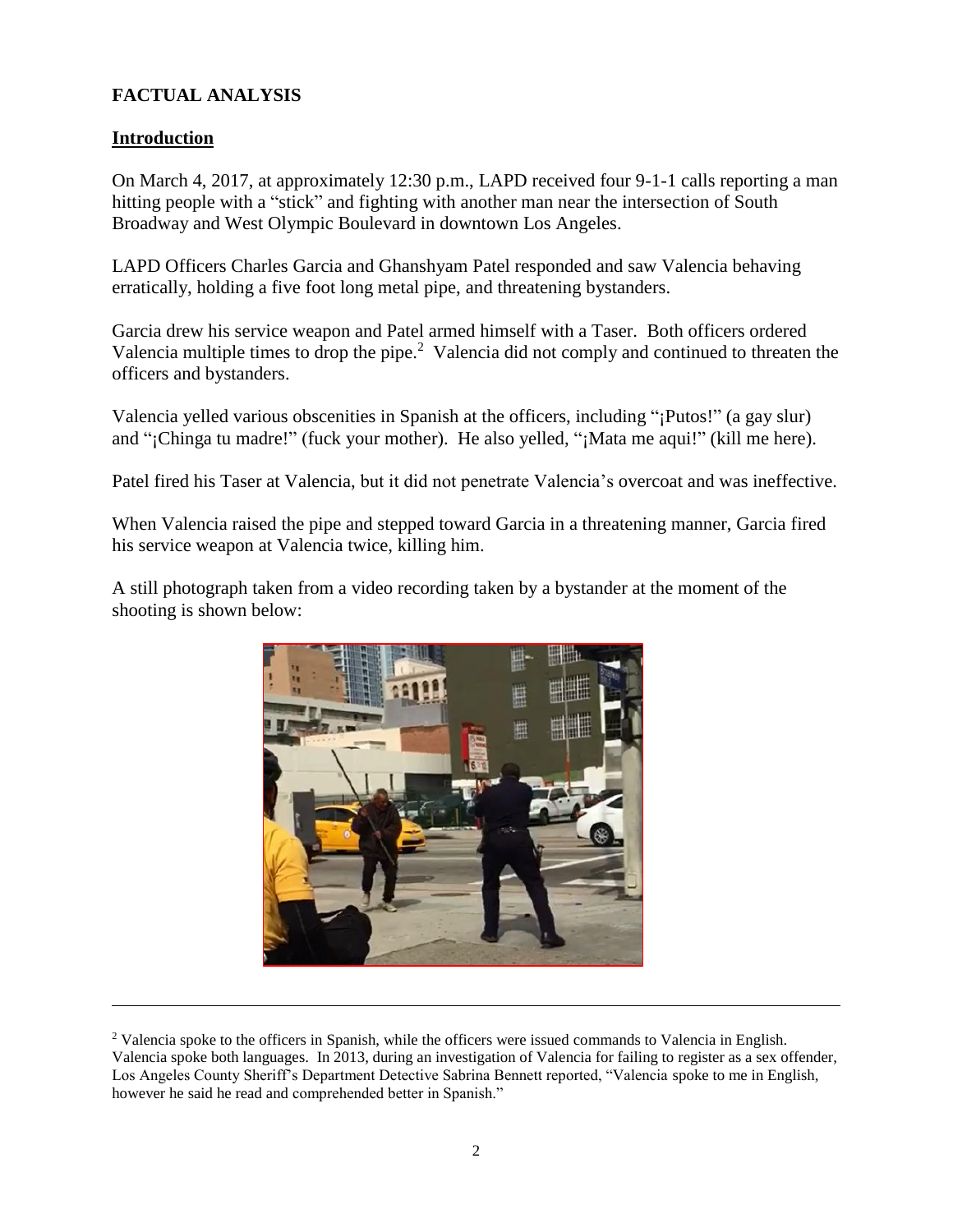#### **The 9-1-1 Calls**

LAPD received four 9-1-1 calls regarding Valencia, as follows:

At 12:20 p.m., a Spanish speaking caller reported Valencia acting aggressively and attempting to hit people with a metal pole.

At 12:31 p.m., a caller reported Valencia and another man fighting with sticks in front of a restaurant.

At 12:31 p.m., a caller reported Valencia and another man fighting with sticks on the corner.

At 12:34 p.m., a caller reported Valencia and another man fighting outside a restaurant.

#### **The Radio Call**

At 12:22 p.m., LAPD dispatch broadcasted a call of a man, later identified as Valencia, in front of a restaurant "swinging a pipe." Garcia and Patel answered the call and requested backup.

At 12:36 p.m., the call was updated to report Valencia's new location and that he was armed with a stick. Moments later, Garcia and Patel reported they had located a "415 man with a stick" and requested backup.<sup>3</sup>

#### **Statement of Officer Ghanshyam Patel**

Patel was an LAPD reserve officer for two years, but was on his first shift as a patrol officer. He was not wearing a body-worn camera.<sup>4</sup> He was in uniform and on patrol with Garcia in a marked black and white patrol vehicle, when they received a radio call about a person waving a long metal pipe. Patel and Garcia responded.

When Patel and Garcia arrived, they saw Valencia waving a five or six foot metal rod. A crowd had formed and a security officer was also present and using his bicycle as a barrier. Valencia was moving erratically back and forth and making downward striking motions with the pipe.

Patel and Garcia exited their vehicle and Garcia told Patel, "Taser him!" Patel yelled at Valencia, "Drop the stick! Stop! Drop the stick!" Valencia did not comply with the commands and continued to wave the pipe around. Patel stated that he had considered using the beanbag shotgun, but the situation escalated too quickly. He was also afraid that getting close enough to use pepper spray would put him and Garcia in more danger. Patel yelled, "Taser! Taser! Taser!" and fired his Taser at Valencia, who had no reaction. Patel was unsure if the Taser made contact with Valencia and believed it may have bounced off of Valencia's jacket.

Patel backed away from Valencia and Garcia continued to issue commands. Garcia yelled, "Second cartridge!" Patel attempted to reload the Taser, but realized that he did not have a second cartridge.

 $\overline{a}$ 

<sup>&</sup>lt;sup>3</sup> "415" is police code for a disturbance.

<sup>&</sup>lt;sup>4</sup> LAPD policy does not require reserve police officers to wear body-worn cameras.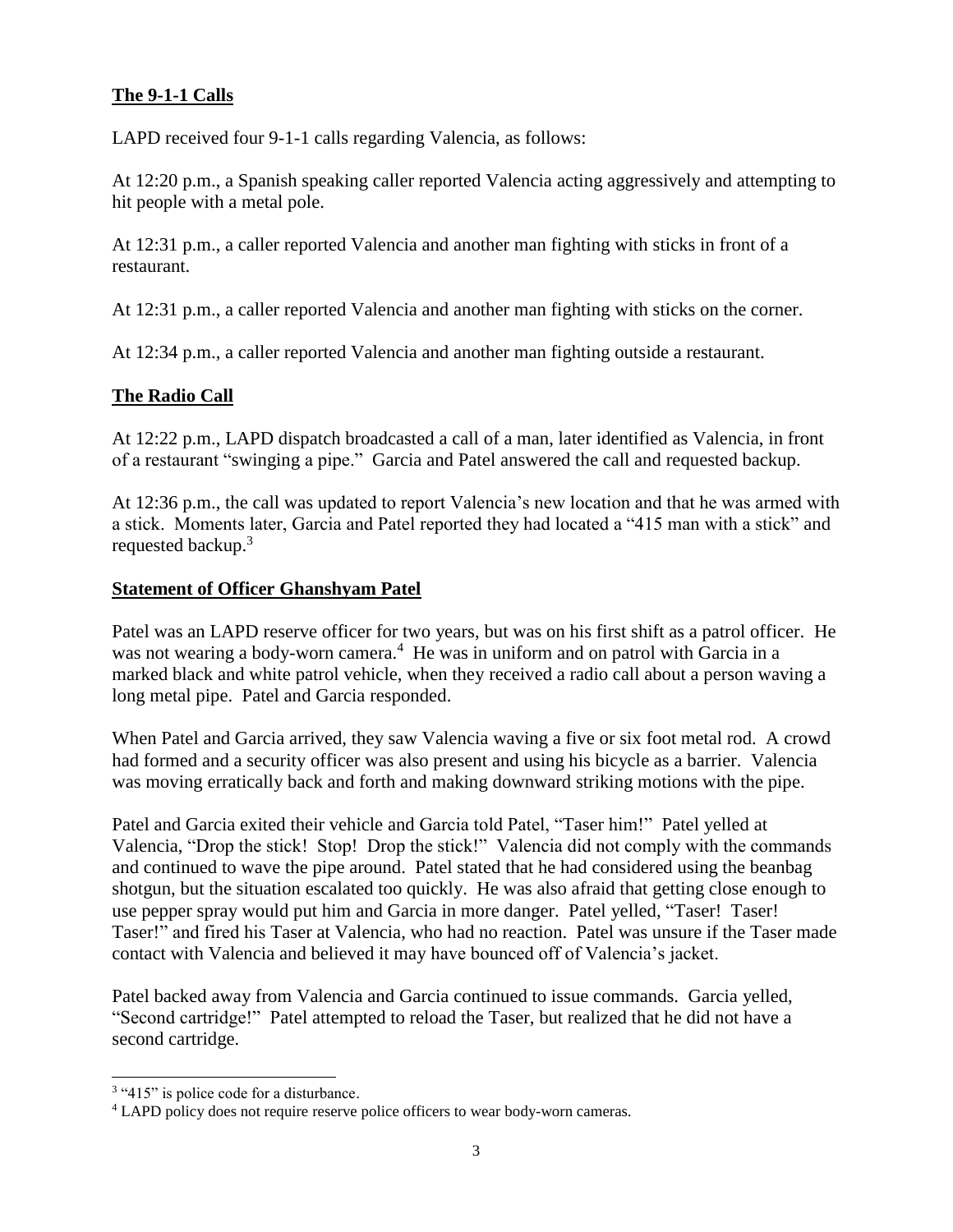Believing there was no other means to defend himself, Patel holstered his Taser, drew his service weapon, and aimed it at Valencia.

Patel and Garcia continued to issue commands to Valencia, ordering him to stop moving and to drop the stick. Valencia did not comply and continued to move erratically and wave it around. Valencia also yelled obscenities at the officers, but Patel was not sure what Valencia actually said.

Patel believed that the level of danger that Valencia presented was escalating. When Valencia made an erratic movement to the right, Garcia fired two shots at Valencia. At the time of the shooting, Valencia was approximately eight to ten feet from Patel.

Valencia fell facedown and Patel holstered his weapon. Garcia yelled, "Cuff him! Cuff him! Cuff him!" Patel cuffed Valencia while Garcia called for an ambulance.

#### **Statement of Cesar L.**

Cesar L. was sitting at a bus stop bench when he encountered Valencia, who was holding a metal bar. At the time of this interaction, Cesar L. sat on one end of the bench and Valencia sat at the other end of the bench. He heard Valencia uttering obscenities in Spanish and noted the aggressive tone of his voice. Under his breath, Valencia threatened a restaurant employee and another person at the bus stop. A bicyclist rode by the bus stop and Valencia swung the metal bar at him but missed. Valencia continued to act aggressively toward others who walked by the bus stop. Valencia swung the rod at Cesar L. but missed. Cesar L. walked away from the bench and called 9-1-1. Valencia continued to behave erratically and at one point stood in front of a moving bus. Cesar L. got on the bus and left.

#### **Statement of Francisco A.**

Valencia approached Francisco A., waved a metal pipe, challenged him to fight, and hit him in the stomach with the pipe. He was not injured. Francisco A. then saw Valencia strike another man on the hand with the pipe and the man started bleeding. That man called 9-1-1. Valencia ran across the street and attempted to fight with other pedestrians. Francisco A. remained across the street and recorded the incident with his phone.<sup>5</sup> A man attempted to grab Valencia's pipe, but was unsuccessful. The police arrived and issued commands to Valencia. When Valencia failed to comply, an officer tased Valencia, but it was ineffective. Valencia ran toward the officers and was shot.<sup>6</sup>

#### **Statement of Quinnten P.**

While eating lunch in a restaurant, Quinnten P. looked out the window, and saw Valencia holding a metal pole. Valencia fought with another man, who had armed himself with a broom. "Full blows" were exchanged.<sup>7</sup> A security guard arrived and ordered Valencia to drop the pole, but Valencia did not comply. The police arrived and issued commands to Valencia. A crowd

<sup>5</sup> Francisco A. was unable to locate the videotape for investigators.

<sup>6</sup> Video evidence shows that Valencia moved toward Garcia, but did not run at him.

<sup>7</sup> The pedestrian who fought with Valencia has not been identified.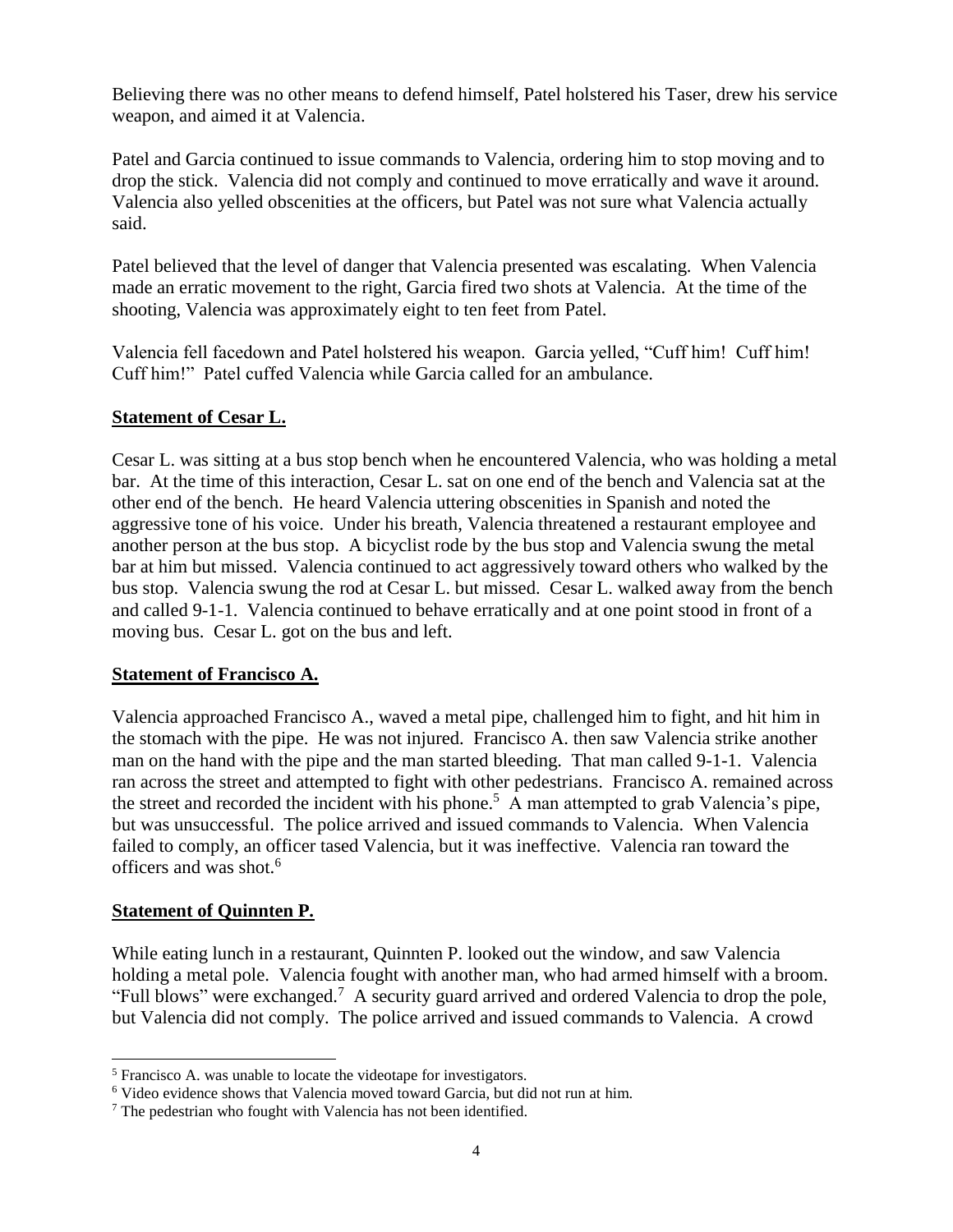formed around the scene. The man who was involved in the fight with Valencia yelled to the police, "Shoot him!" One officer drew his Taser and issued more commands to Valencia. When Valencia failed to comply, the officer fired his Taser, which had no effect. The officers issued more commands to Valencia and he failed to respond. With the pole in his hands, Valencia made a movement toward the officers. Quinnten P. heard two gunshots and saw Valencia fall to the ground.

# **Statement of Justin W.**

Justin W. was walking when he saw Valencia standing in the street and waving a metal rod. He thought Valencia might be on drugs. Valencia approached Justin W. and jabbed him with the rod on the hand, drawing blood. A photograph of that injury is shown below:



#### **Statement of Michael C.**

Michael C. reported that Valencia was "on something," was speaking gibberish, and swung a metal rod at Justin W.

#### **Statement of Josue E.**

Valencia approached and attempted to hit Josue E. with a metal pipe. When the police arrived, Josue E. ran away, bumped into a police officer on a bicycle, and dislocated his right hand. The officer apologized and continued to move toward the scene. As Josue E. left, he heard three gunshots. He turned around and saw Valencia lying on the ground and was told to leave as the police were beginning to close off the street. Afterward, news media interviewed Josue E. and a misunderstanding occurred. The media believed that Josue E. was hit by Valencia. However, Josue E. later told investigators that the media misunderstood his statements and Valencia did not hit him.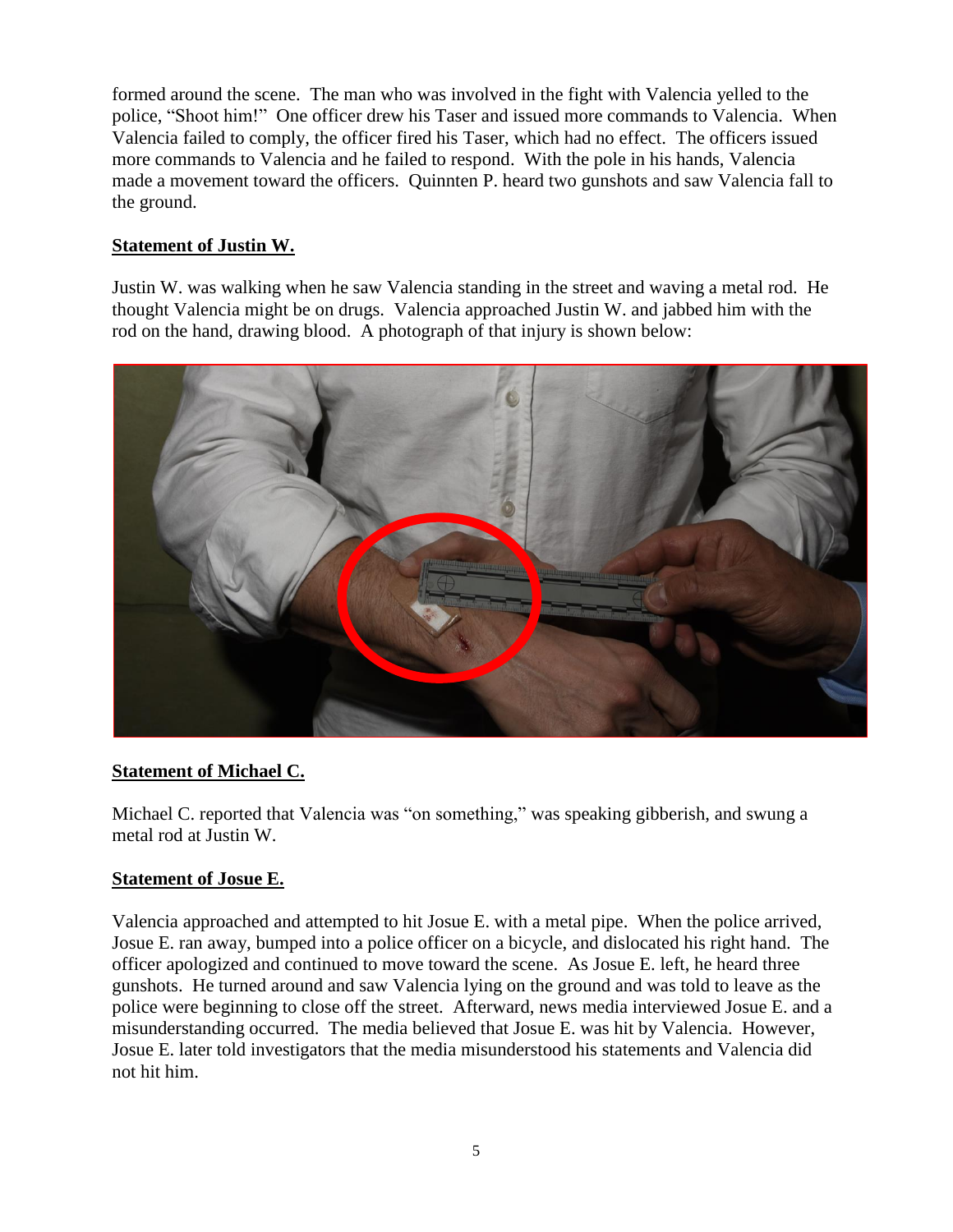#### **Statement of Jermaine S.**

Jermaine S. was working as a security guard when he received a radio call requesting backup from another security guard who reported a fight between two people.

When Jermaine S. arrived, he saw Valencia and another man yelling at each other and a crowd gathering. Valencia was wielding a six to seven foot pole. The man who was arguing with Valencia was irate and antagonizing Valencia. The man exclaimed that Valencia had struck him with the pole.

Jermaine S. attempted to speak with Valencia, but he was unable to understand him. Valencia appeared to be either under the influence of drugs, or mentally ill.

Valencia continued to hold the pole and used it to poke a pedestrian who was standing at a traffic light.

Jermaine S. put his bicycle in front of him for protection, armed himself with pepper spray, and warned Valencia to move away from him or he would use the pepper spray on him.

Another security guard arrived, and the police officers arrived shortly thereafter.

Jermaine S. heard officers give verbal commands to Valencia to drop the pole, but Valencia did not comply and remained aggressive. The man who was in the prior fight with Valencia continued to yell and encouraged Valencia to keep holding onto the metal pole so that the officers would shoot him.

Jermaine S. saw one officer draw his firearm and the other officer arm himself with a Taser. The officer with the Taser yelled, "Back up! Back up! Put the pole down!" Then the officer yelled, "Taser!" and discharged the Taser. However, it appeared that the Taser did not hit Valencia.

The man who previously fought with Valencia yelled, "Shoot him! Shoot him! Shoot him!"

Valencia continued to hold the pole and behave erratically. The officer with the Taser drew his service weapon and Valencia started moving toward the officers.

Jermaine S. heard two gun shots and saw Valencia fall to the ground.

#### **Statement of Amber G.**

Amber G. was in a restaurant when she heard a commotion outside. She saw Valencia holding a metal pipe and yelling at another man. A crowd formed and she heard people telling the man who was arguing with Valencia to leave him alone.

A security guard arrived and tried unsuccessfully to take the pipe from Valencia. Amber G. believed that Valencia was either mentally unstable or under the influence of drugs. The police arrived and Amber G. heard the man who was arguing with Valencia yell at the police to shoot Valencia. The officers told Valencia to drop the pipe, but Valencia did not comply. One of the officers attempted to tase Valencia, but it was ineffective. The officers told Valencia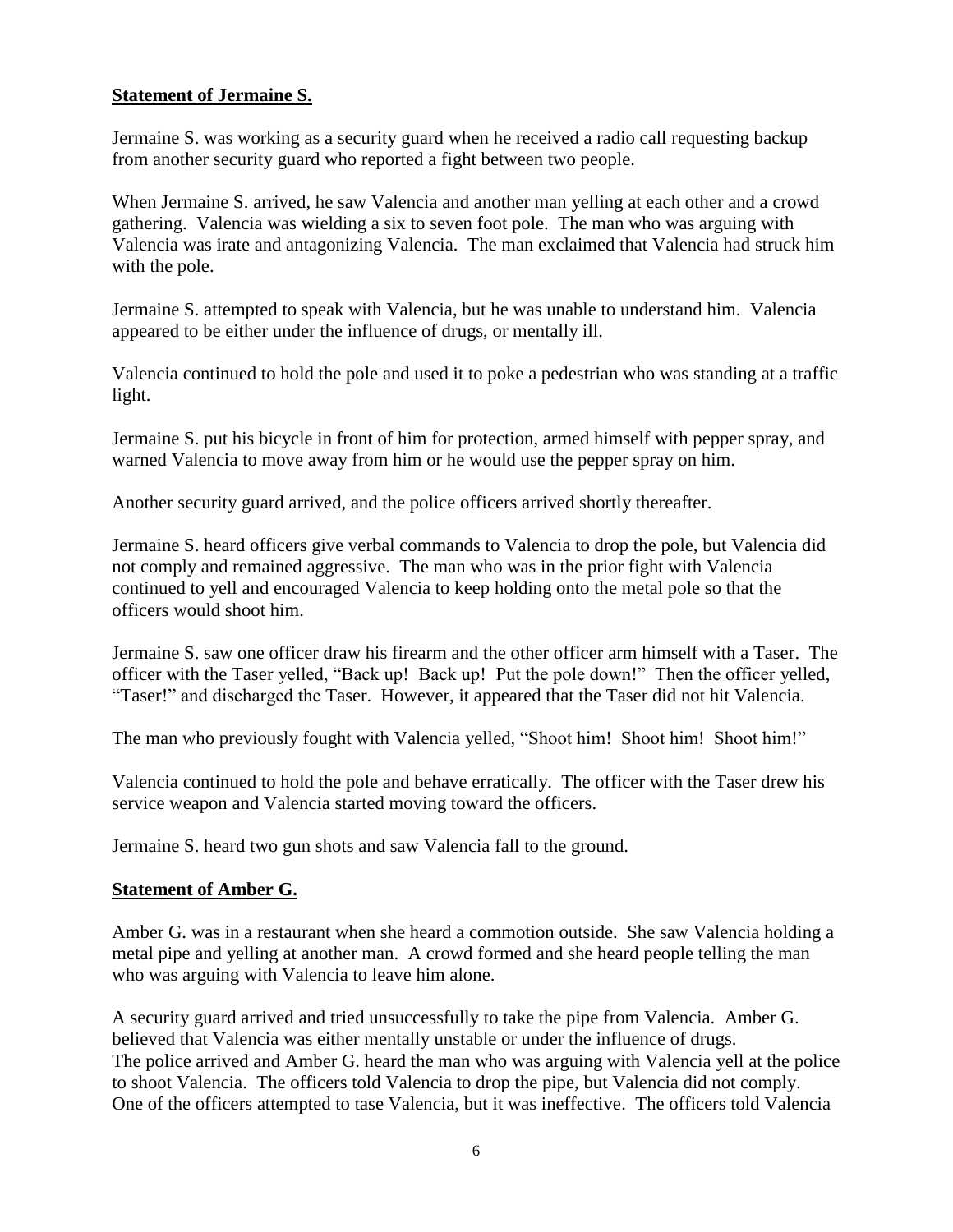again to put down the pipe. Amber G. saw Valencia take a step toward the officers. She then heard two gunshots, and saw Valencia fall to the ground.

# **Statement of Jose C.**

Jose C. was working as a security guard when he received a call about a fight taking place. The call detailed a man hitting another man in the head with a metal pipe.

When he arrived, another security guard, Jermaine S., was already at the scene. A crowd had formed. Valencia was aggressive, moving back and forth, and attempting to hit people with a metal pipe. Soon after Jose C. arrived, police officers came to the scene. Jose C. heard the man who had been fighting with Valencia yell, "Shoot him! Don't put down the pipe!"

Jose C. saw one officer draw his service weapon and the second officer draw his Taser.

The officers yelled to Valencia, "Drop the pipe! What's wrong? What's wrong? Back up!" Valencia remained unresponsive and continued moving.

An officer tased Valencia, but it was ineffective. He then drew his service weapon.

Valencia continued to pace back and forth and then "lunged" at the officers. One of the officers fired two shots. Jose C. saw Valencia fall face forward to the ground and was handcuffed by police officers.

# **Statement of Dale C.**

Dale C. was on a bus and noticed a commotion on the street. Upon exiting the bus, Dale C. saw Valencia holding a six-foot pipe and chasing people down the street. Valencia attempted to hit two people with the pipe. Valencia then confronted a man who was wearing a white medical uniform. Valencia jabbed the man in the stomach with the pipe. The attack was unprovoked. The man picked up a chair and attempted to hit Valencia with it. A security guard approached and tried to talk to Valencia, but Valencia attempted to hit the security guard with the pipe. Two police officers arrived soon thereafter.

The officers exited their vehicle and told Valencia to drop the pipe. Dale C. estimated the officers were standing about ten feet from Valencia at the time. Valencia refused to drop the pipe and one of the officers tased him. The Taser had no effect. The officer with the Taser then drew his service weapon.

The officers again told Valencia to drop the pipe, but Valencia again refused and advanced toward the officers. When he moved toward the police, Valencia was shot.

#### **Statement of Bradley H.**

Bradley H. was working as a cashier. He looked outside his store and saw a crowd forming across the street. Two police officers exited their vehicle and approached Valencia, who had a pipe in his hands. Bradley H. estimated the officers were approximately five to eight feet from Valencia. Valencia had two hands on the pipe and was moving in a "dodging" type of motion.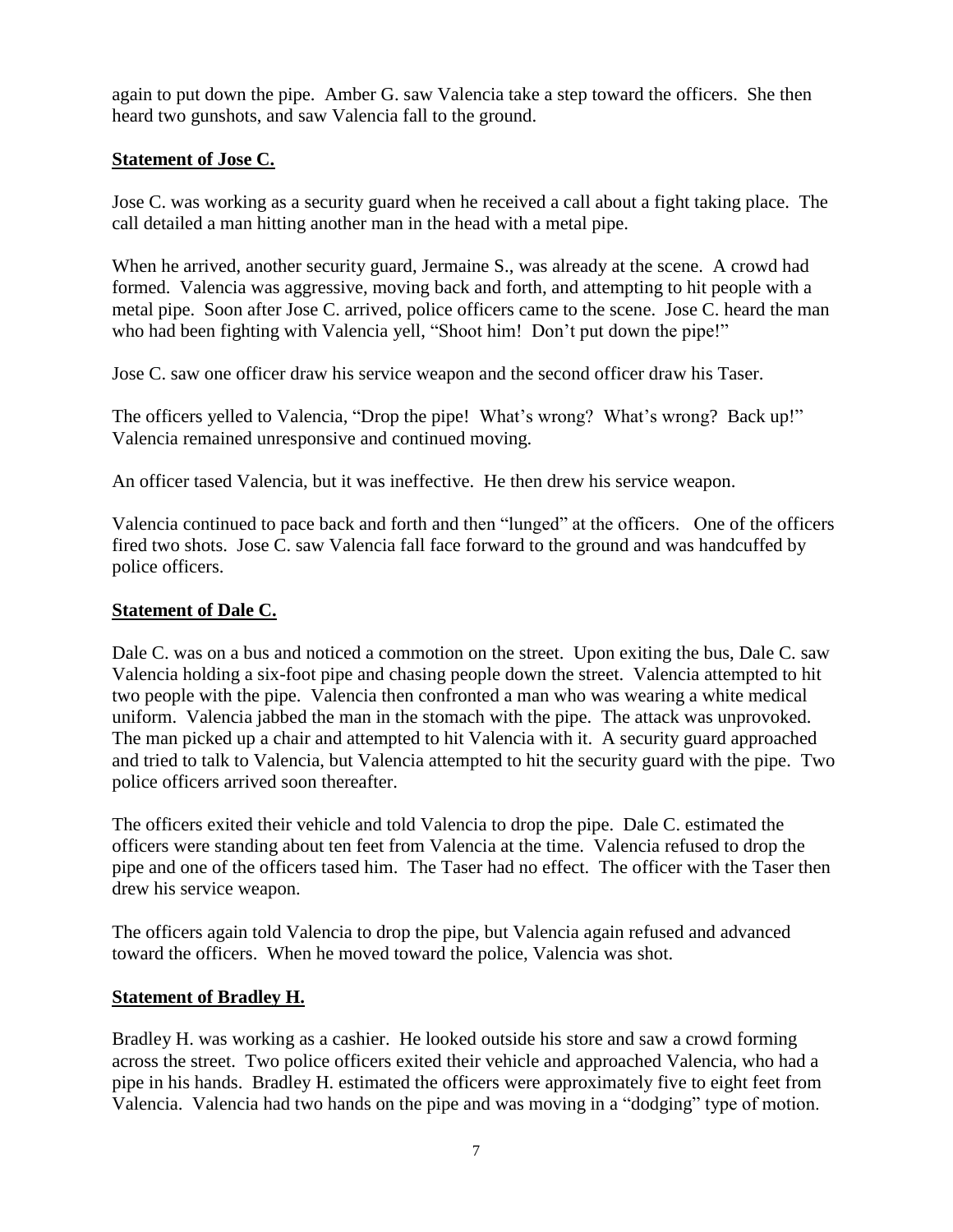One officer attempted to tase Valencia but it was ineffective. Valencia continued to step back and forth. Bradley H. heard two gunshots and saw Valencia fall to the ground.

#### **Statement of Eric M.**

Eric M. was inside a restaurant. He looked outside and noticed a man being followed by another man who had a large metal pipe. Eric M. stepped outside and saw Valencia fight with a man wearing a white medical uniform. It appeared the man was provoking Valencia and the man armed himself with a broomstick. Valencia was carrying a large metal pole. The two hit each other back and forth with the broomstick and the pole. A security guard arrived and attempted to break up the fight. Valencia poked another pedestrian with the metal pole. The police arrived and stood approximately fifteen feet from Valencia. The police repeatedly told Valencia to drop the pole, but Valencia did not comply. Valencia made a continuous back and forth motion. One officer attempted to tase him. The officers issued more commands to Valencia to drop the pole. Eric M. could not tell if the officers or Valencia made the first move toward each other, but did note that Valencia made a move towards the officers. One of the officers shot Valencia two to three times. After the shooting, Eric M. saw the man in the white medical uniform leave the scene.

#### **Statement of Andrew L.**

Andrew L. was in a restaurant when he noticed an altercation outside. He went outside and saw that a crowd had formed. Andrew L. saw Valencia, holding a four to five foot pipe, arguing with a man in white clothing. It appeared that the man in white clothing was antagonizing Valencia by threatening and yelling at him. Andrew L. was familiar with Valencia and had seen him on multiple occasions. Before that day, he had never seen Valencia do anything that could be considered to be aggressive or violent, but believed him to be mentally unstable. A security guard on a bicycle arrived and attempted to break up the fight. The security guard tried to get Valencia to drop the pipe, but Valencia refused to do so and approached the security guard. As Valencia brandished the pole, the security guard put his bicycle in front of him for protection. However, Andrew L. never saw Valencia actually hit anyone with the pipe. Police officers arrived at the scene and maintained a distance of approximately ten feet from Valencia. The officers ordered Valencia to drop the pipe, but he did not comply. An officer fired a Taser at Valencia, but it did not have any effect on Valencia. Valencia then took a step toward the officers and was shot two times. Andrew L. saw the man in white leave the scene soon thereafter.

#### **Statement of Isidro N.**

Isidro N. was working as a security guard when he received a call reporting a fight between two men. He responded and saw another security guard talking to a man in a white medical uniform. The man claimed that Valencia had struck him with a metal pipe. Isidro N. saw Valencia nearby, pacing back and forth, and holding a five to six foot metal pipe. Two LAPD officers arrived and approached Valencia, maintaining a distance of approximately 15 feet. The officers ordered Valencia to drop the pipe. At the same time, Isidro N. heard the man in white yell at Valencia to not put down the pipe. The man in white also yelled at the officers to shoot Valencia. One of the officers attempted to tase Valencia. The Taser was ineffective. Isidro N. saw Valencia step back, quickly change direction, and approach the police officers. The officers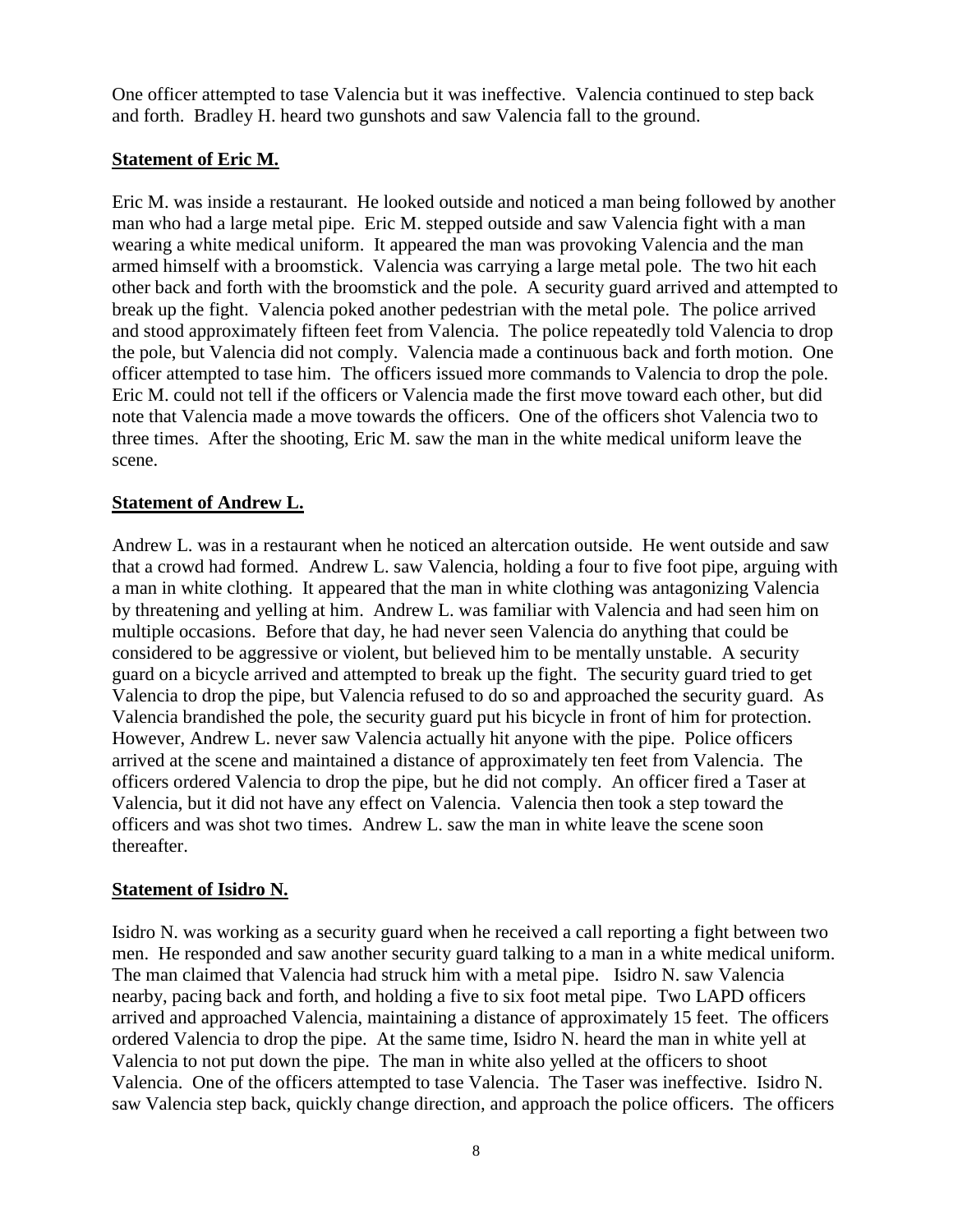ordered Valencia again to drop the pipe. Valencia ignored the officers' commands and was shot twice.

#### **Statement of Ning D.**

Ning D. saw two people fighting with objects in their hands. Valencia had a pipe. After a few minutes, Ning D. saw police officers arrive. The police stood approximately sixteen feet from Valencia, and gave him unknown commands. $8$  When Valencia failed to comply, he was shot twice.

#### **Statement of Jesus T.**

Jesus T. was in a restaurant when a friend directed his attention to a man outside being chased by another man who was wielding a metal pole. Jesus T. stepped outside and saw a man in a white medical uniform fighting with Valencia. The man in white picked up a chair to defend himself from Valencia. The restaurant owner told the man to put the chair down and he complied. The man then grabbed a stick from a nearby janitor's cart. Valencia and the man hit each other with the sticks. Eventually, the altercation became verbal, with the man in the white uniform continuing to yell at Valencia. After a few minutes, the police arrived. One officer immediately drew his firearm while the other drew his Taser. Valencia was standing about ten to fifteen feet from the officers. The officers issued commands to Valencia, ordering him to drop the pole, but it appeared that Valencia did not understand them because Valencia only spoke Spanish. The officer tried to tase Valencia, but it was ineffective. The officers ordered Valencia to drop the pole, but Valencia refused to do so. He stepped toward the officers and was shot twice by the officers. The man in the white uniform quickly left the scene.

#### **Statement of Clara R.**

Clara R. was working at a store across the street from where the incident took place. She noticed Valencia and a man in a white medical uniform walk by the store. Valencia was holding a four to five foot metal pole in his hands. Clara R. recognized Valencia as a homeless man that frequented the area. Clara R. believed Valencia suffered from mental illness. Valencia and the man in the white uniform were arguing. The man in the uniform was antagonizing and intimidating Valencia. Clara R. and her customer stepped outside to observe. The man in white continued to yell that he was going to fight Valencia. Valencia was moving a metal pole in his hands in a defensive motion. Valencia appeared to be drunk or on some sort of substance because he could not get his footing. While the scene continued to develop, Valencia lightly poked another pedestrian with the pole. Security guards arrived and attempted to talk to Valencia. While this was happening, the man in white continued to yell at Valencia. Two police officers arrived and exited their vehicle with their weapons drawn. The officers told Valencia to drop his weapon. An officer fired his Taser, but it appeared that the Taser missed Valencia. The officer fired a second Taser at Valencia and the second attempt also failed. After this second failure, the officers drew their service weapons. Clara R. yelled, "Don't shoot him! You don't have to shoot him! Don't shoot him!" At the same, the man in white yelled, "Shoot him! Shoot him! Shoot him!" While still holding the metal pole, Valencia took a few steps towards the

<sup>8</sup> Ning D. originally gave the distance in meters. The distance in feet is an approximate conversion of the distance in meters.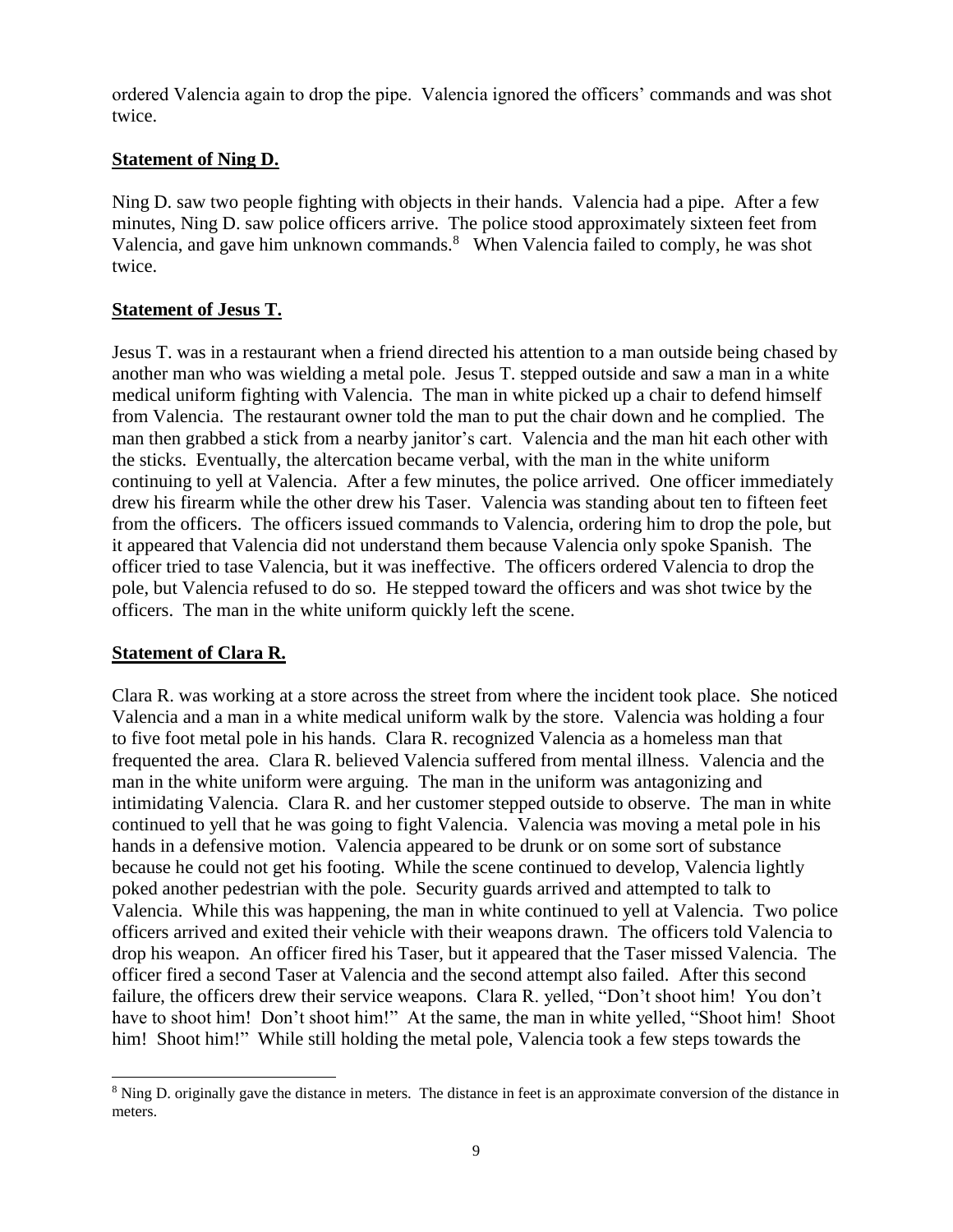officers and was shot. The officers handcuffed Valencia and the man in white quickly left the scene.

# **Statement of Richard O.**

Richard O. was working as a security guard when he noticed Valencia and a man dressed in a white medical uniform engaged in an altercation. Valencia had a three to four foot metal stick in his hands. The man in white was the aggressor in the altercation. Valencia swung the metal pole at anyone who walked near him. He hit one pedestrian on the shoulder. At this time, Richard O. called 9-1-1. Another security guard arrived at the scene and attempted to defuse the situation. Valencia ignored the security guard and continued to swing the metal pipe, attempting to strike a pedestrian waiting to cross the street. Two police officers arrived and moved to a position approximately eight feet away from Valencia. They initially attempted to tase Valencia, but the Taser had no effect. The officers issued warnings to Valencia, but he refused to "stand down." Valencia then made a sudden move towards the officers and was shot twice.

#### **Statement of Jose G.**

Jose G. was in a restaurant when he saw a man in a white medical uniform running on the sidewalk and being followed by Valencia, who was carrying a large metal pole. Jose G. went outside and observed the man in white in an altercation with Valencia. The man in white grabbed a broom from a janitor and swung it at Valencia. Valencia responded by swinging his metal pipe at the man. The physical altercation de-escalated and became solely verbal. A security guard unsuccessfully attempted to diffuse the situation. Two officers arrived and positioned themselves about twenty feet from Valencia. One of the officers armed himself with a firearm while the other had a Taser. The officers repeatedly told Valencia to put down the metal pipe, but Valencia refused to comply. An officer fired his Taser at Valencia, but it was ineffective. The man in white yelled, "Shoot him! Shoot him! The officers issued more commands to Valencia, but Valencia still did not comply. Valencia then made a sudden movement towards the officers, with the pole facing towards them. The officers fired two to three rounds at Valencia.

#### **Statement of Glen O.**

Glen O. was working as a janitor on the street at the time of the incident. He noticed an altercation between Valencia and a man in a white uniform. Valencia was armed with a five foot silver pole, while the other man armed himself with a chair for protection. As Glen O. approached, the man in white dropped the chair and grabbed a broom out of the cleaning cart. The man in white and Valencia began hitting each other back and forth. After a few minutes, the altercation de-escalated and the man in white returned the broom to Glen O. Glen O. called for security and was told to leave by the security guards. As he was walking away, he heard gunshots, and saw the man in white running from the scene.

#### **Statement of Bryce M.**

Bryce M. was working inside when he heard a commotion. He went outside and saw Valencia, holding a metal pipe, in an altercation with a man wearing all white. Bryce M. had seen Valencia prior to this incident and, while not violent in the past, Bryce M. believed Valencia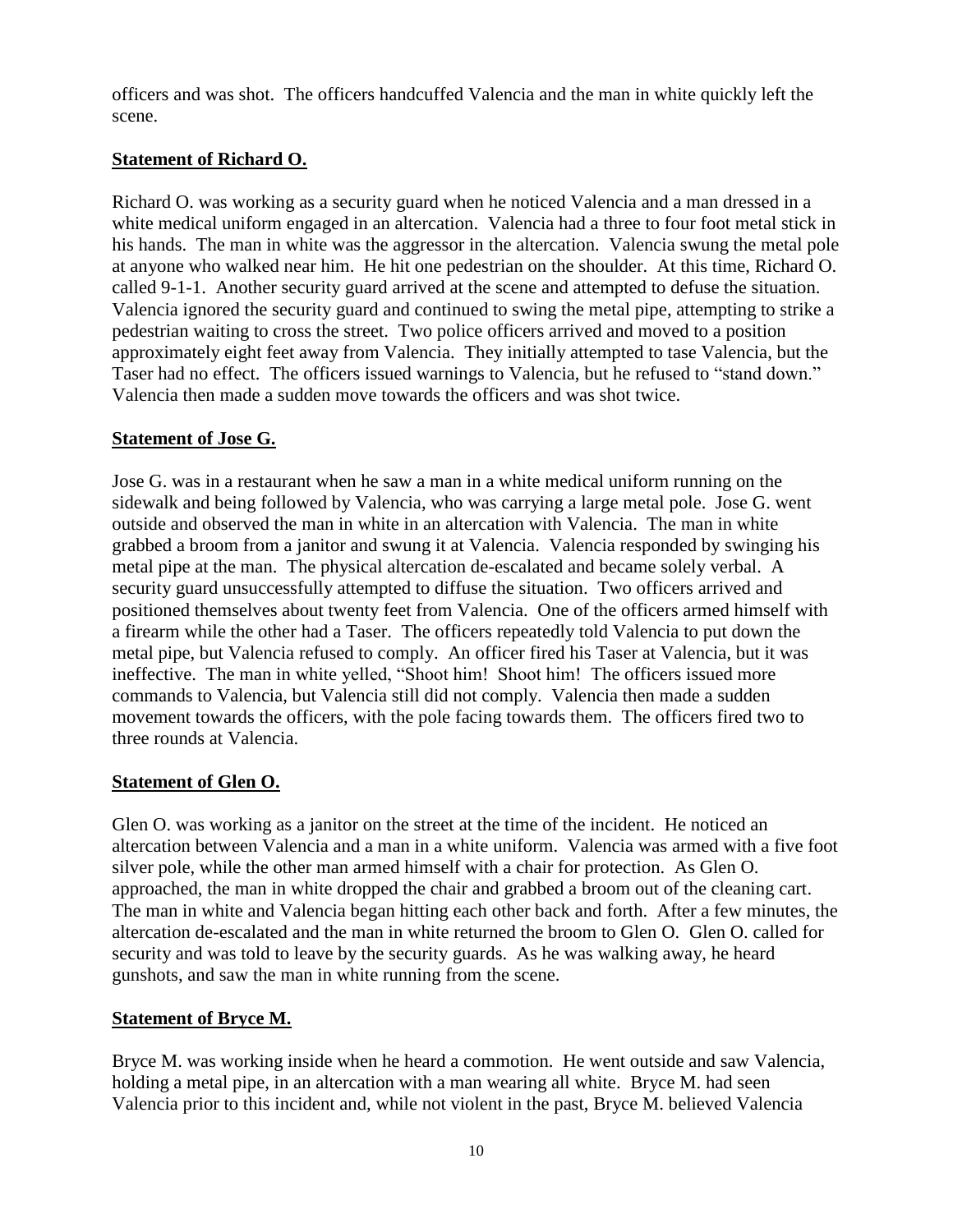suffered from mental illness. Two police officers arrived soon after. The officers told Valencia to drop the pipe, but Valencia refused to cooperate. One officer then tased Valencia, but the Taser had no effect. Valencia took a step back and waved the pipe around. The officers continued to order Valencia to drop the pipe. Valencia continued to ignore their commands. Valencia then took two steps forward and the officers shot him twice.

#### **Statement of Brandon D.**

Brandon D. was working when he heard a commotion taking place outside and across the street. He went outside and saw Valencia holding a large metal stick, poking and trying to hit people who were crossing the street. Valencia tried to hit a man who was dressed in white, and an altercation started. The man in white grabbed a chair from the front of a nearby restaurant to defend himself. Valencia and the man in white argued back and forth for some time. Security guards arrived and attempted to calm the situation. One of the security guards drew a pepper spray canister, but did not use it. A patrol car arrived and two police officers exited the vehicle, standing about fifteen feet from Valencia. An officer tased Valencia, but the Taser was ineffective. Valencia continued to make movements, ignoring the officers' commands. The man in white yelled, "Shoot him! Shoot him!" Valencia then made a lunging movement toward the officers and was shot twice.

#### **Dash Camera Video (DICVS)**

Garcia and Patel's patrol car was equipped with a Digital In-Car Video System ("DICVS") that captured video and audio of the incident.

The footage shows Garcia and Patel arriving. As they approach, a security officer is seen backing away from Valencia, who is holding a long metal pipe. Another security guard is standing behind his bicycle, which he placed between himself and Valencia. A man in a white medical uniform is pacing back and forth. Valencia is speaking in Spanish and using obscenities. Valencia yelled various obscenities at the officers, including "¡Putos!" (a gay slur), and "¡Chinga tu madre!" (fuck your mother). He also yelled, "¡Mata me aqui!" (kill me here).

As Garcia and Patel exit their patrol vehicle, Garcia yells, "Drop the stick!" Patel also yells, "Drop the stick, sir! Drop the stick!" Valencia responds by raising his right hand, pointing at the officers and yelling in Spanish. Patel yells again, "Drop the stick, sir! Drop the stick!" Garcia has his service weapon in a "low ready" position. Patel is armed with a Taser and has it pointed at Valencia.

When Valencia fails to comply with the officers' orders, Patel yells, "Taser! Taser! Taser!" and fires his Taser at Valencia, but it appears to be ineffective.

Valencia makes a sudden movement toward Patel. In response, Garcia points his service weapon at Valencia, which causes Valencia to flinch and back away. Patel takes a few steps back, holsters his Taser, and draws his service weapon. The man in the white medical uniform in the background yells, "Shoot him!"

Garcia yells, "Get down! Drop that…drop it!" Patel yells, "Drop the stick, sir! Drop it!" Valencia does not comply and continues to move around and gesture toward the officers. The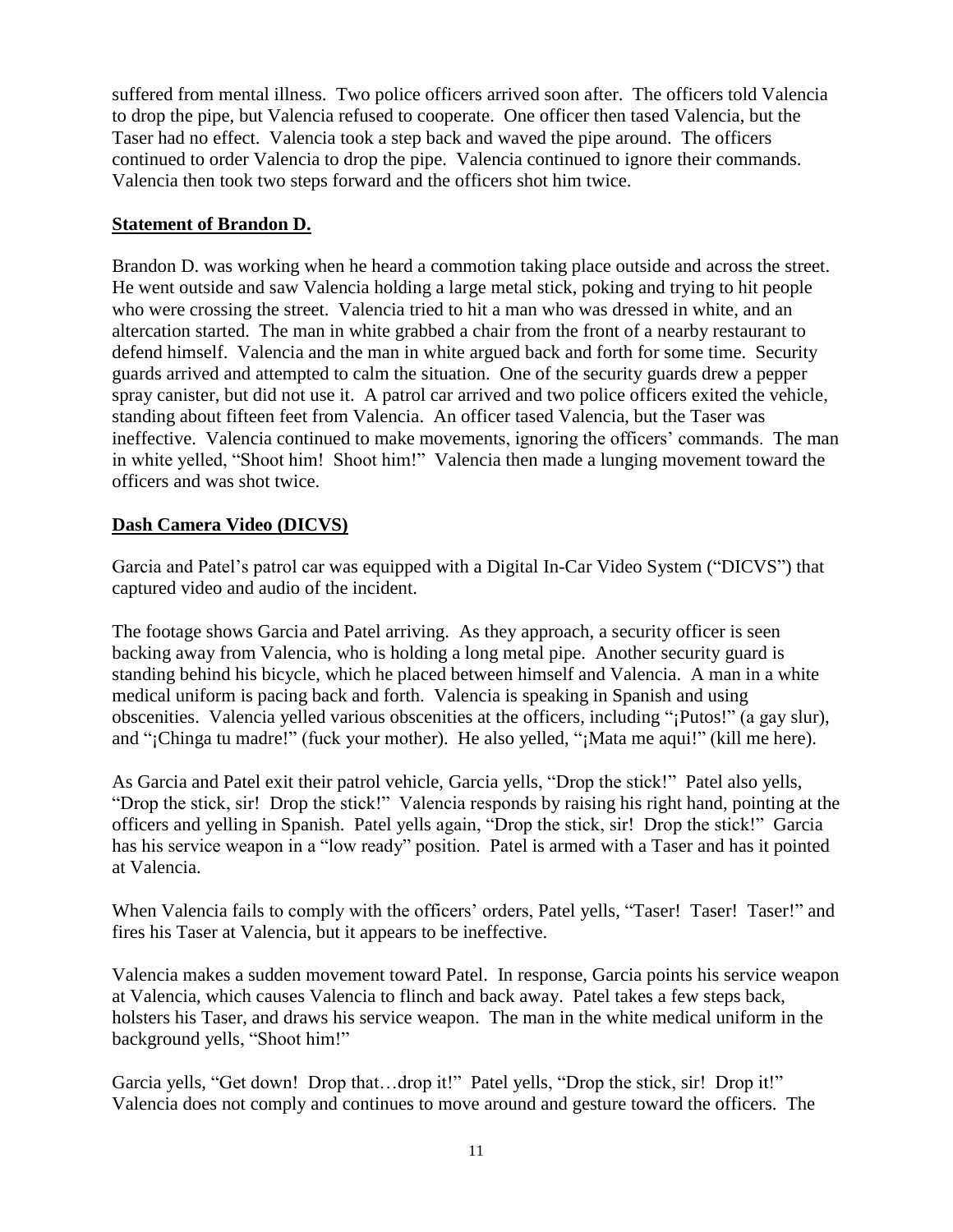man in white yells, "No, don't drop it!" Patel yells again, "Drop it sir! Drop it!" The man in white yells, "Shoot him! Shoot him! Shoot him!"

Valencia walks toward the man in white and Garcia yells, "Hey! Hey! Get over here!" as Patel yells, "Stop! Don't move, sir! Drop the stick!" Garcia yells, "Hey! Drop it man!" Patel yells again, "Drop it! Don't…Sir!" Valencia continues to pace back and forth, still armed with the pipe.

Patel and Garcia yell again, "Drop the stick!" Valencia walks toward Garcia, with the pipe raised over his head. Garcia fires two shots and Valencia collapses to the ground.

The man in white leaves the scene and continues to yell, as Garcia calls for backup and an ambulance. Patel handcuffs Valencia.

A frame from the DICVS showing the moment of the shooting is shown below:



# **Parking Structure Surveillance Video**

At 12:24 p.m., surveillance video from a parking structure shows Valencia carrying two long objects in his hands and threatening a group of people with the objects. A frame from that video is shown below: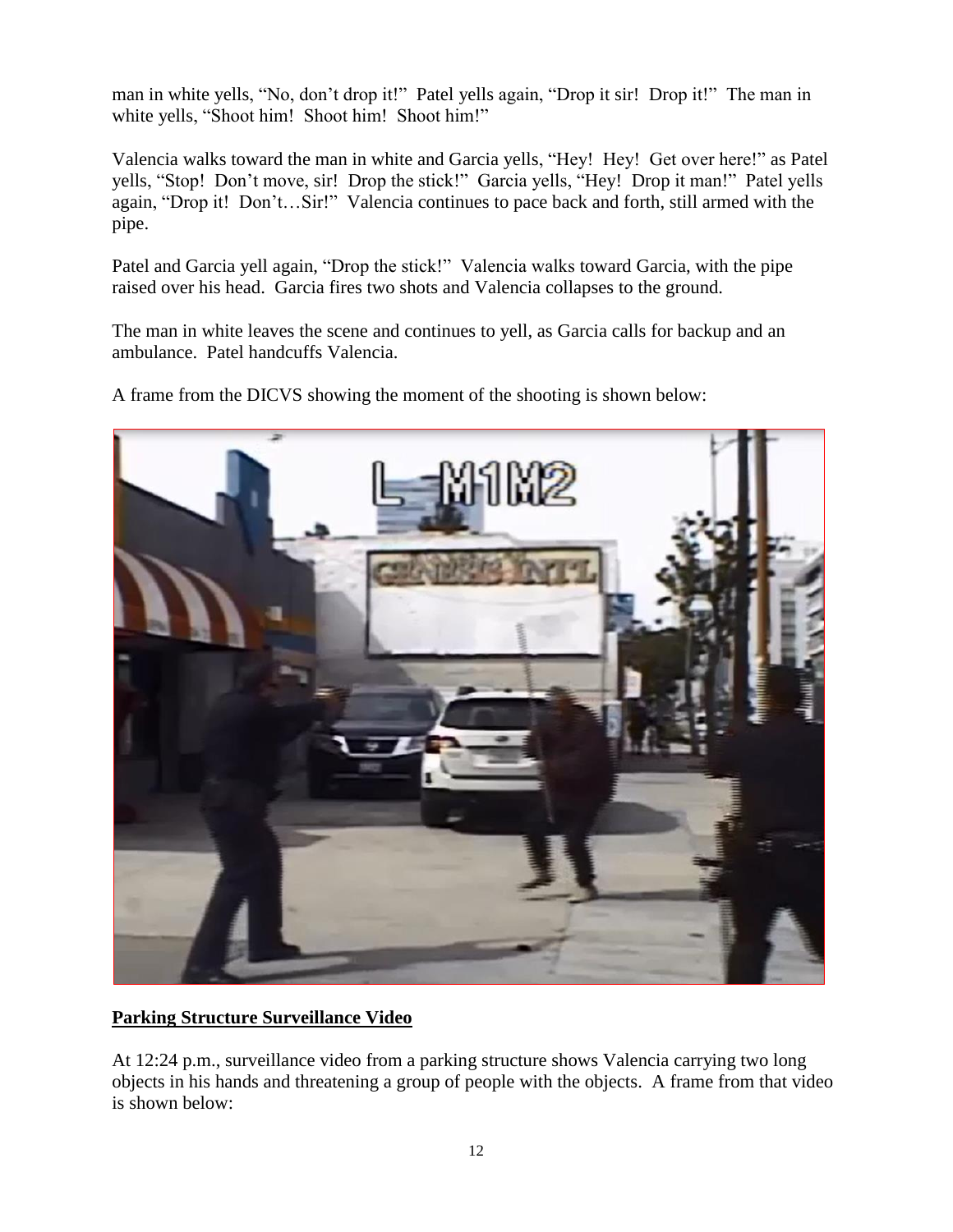

#### **Business Surveillance Video**

At approximately 12:29 p.m., surveillance video from the outside of a business shows, in the distance and partially obstructed by a time and date stamp, Valencia and the man in a white medical uniform hitting each other with sticks. A frame from that surveillance tape is shown below and Valencia and the second man's positions are indicated by the red arrow:



#### **Bystander Video #1**

A bystander recorded video of the incident on a cellular telephone. Valencia is shown pacing back and forth, while holding a long metal rod. The officers arrive and draw their weapons. One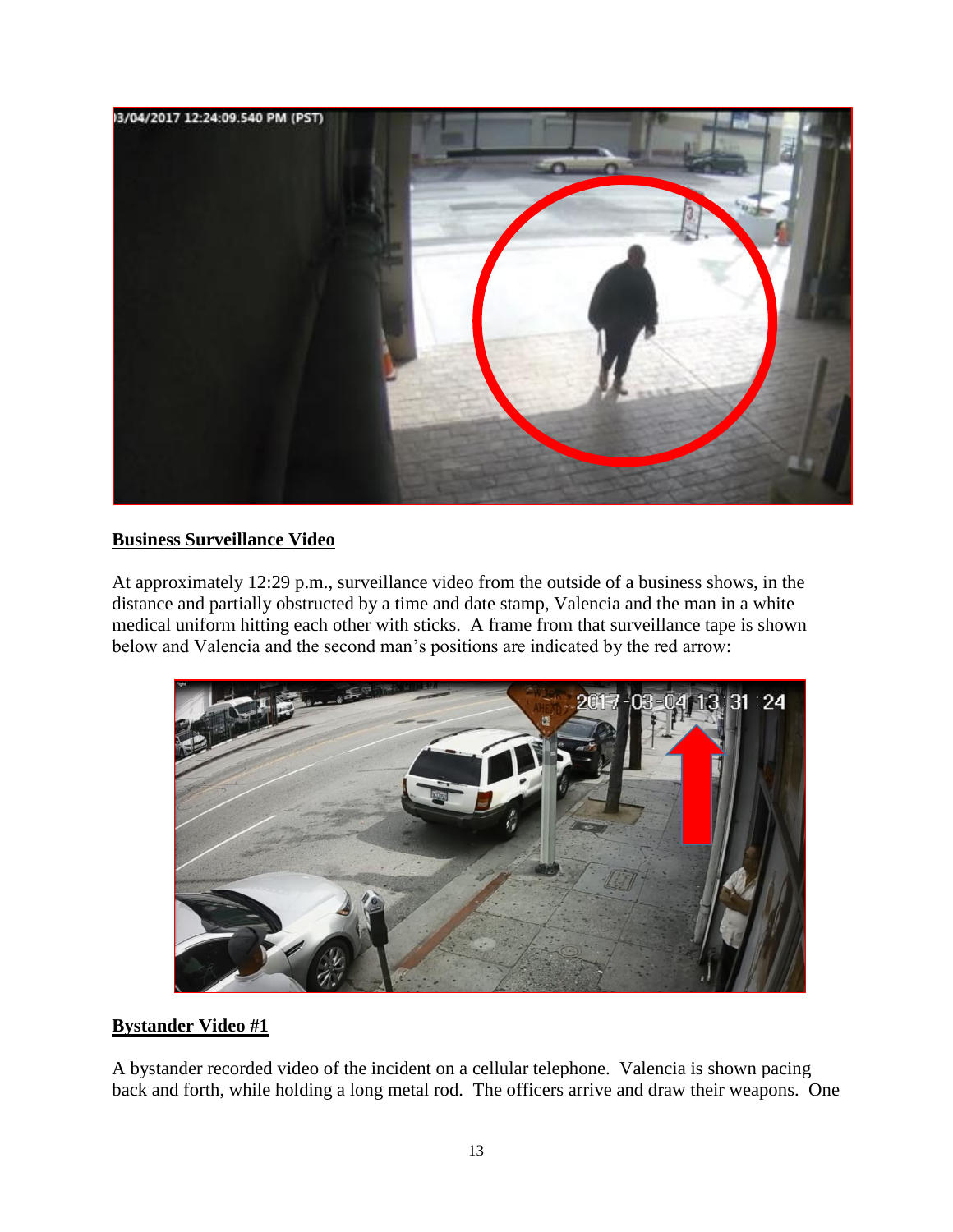officer fires his Taser but it appears to be ineffective. Valencia yells at the officers and continues to move erratically. Valencia, armed with the pipe, steps toward the officers and shots are fired. A still image from the video at the moment Valencia steps toward the officers, with pipe raised over his head, is shown below:



# **Bystander Video #2**

Another bystander recorded the incident on a cellular telephone. That video shows the officers arriving and Valencia holding a large metal pole, gesturing, and yelling at the officers in Spanish. Out of frame, one officer fires a Taser and the electrical charge can be heard, but Valencia remains standing. A man off screen can be heard shouting obscenities and demanding that the officers "shoot" Valencia. After the Taser fails, Valencia makes sudden movements toward the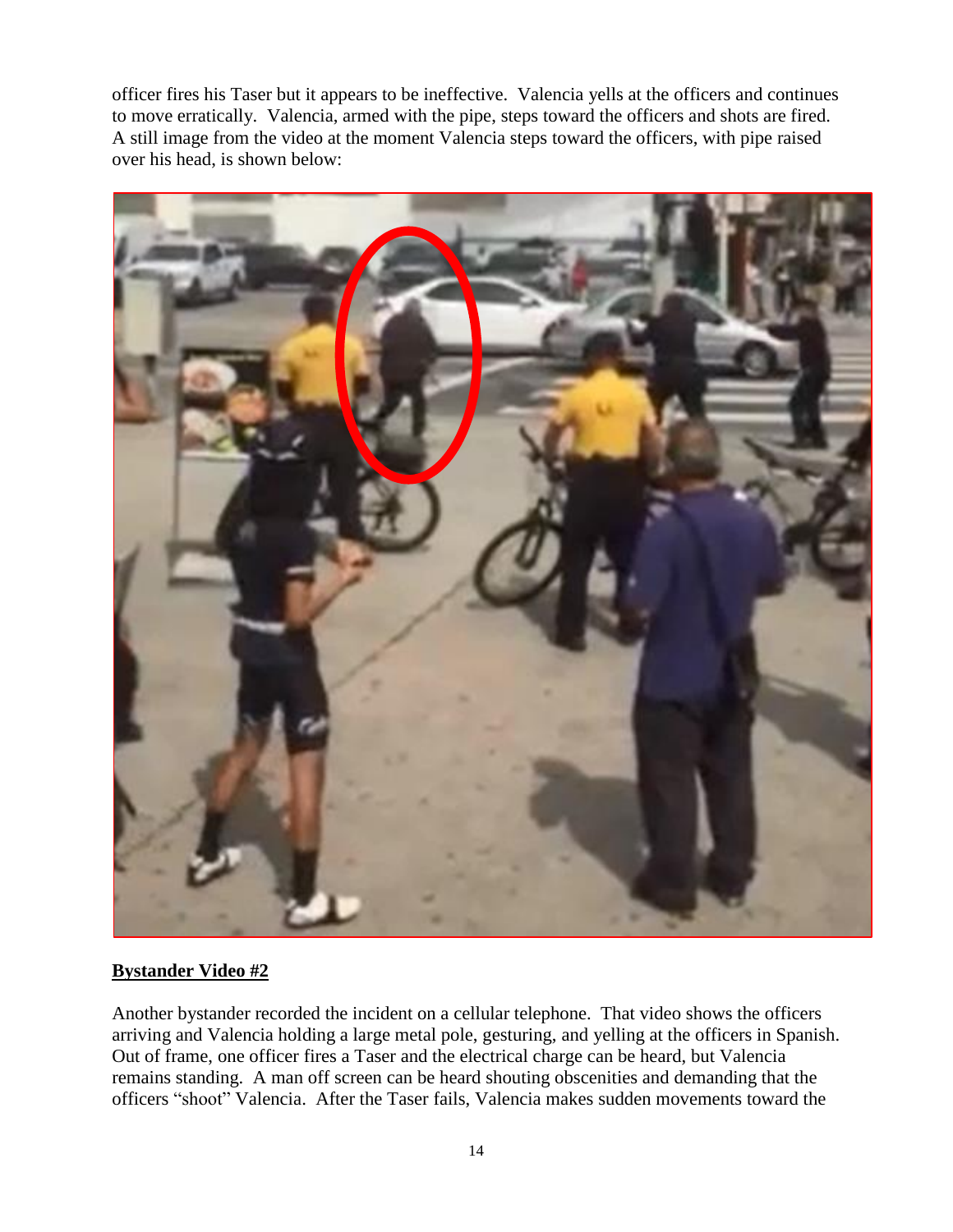officers and Garcia points his service weapon at Valencia, causing him to back away. Valencia continues to hold onto the metal pole and yells at the officers in Spanish. The officers yell, "Drop it!" A man off screen yells, "Don't drop it!" and "Let his ass get shot! Shoot him! Shoot him!" At the same time, other members of the crowd are yelling, "Don't shoot!" While the man off-screen continues to yell, one of the officers yells, "Don't move, sir!" The officers yell at Valencia to drop the pipe, and at the same time, the man off-screen continues to yell, "Shoot him, man!" Valencia ignores the officers' commands and continues to move back and forth repeatedly. One officer yells, "Drop the stick!" Valencia moves toward Garcia with the metal pole raised over his head. Simultaneously, Garcia shoots Valencia twice. Valencia falls to the ground, and the metal pole rolls towards the officers. The man off-screen yells, "I bet that felt good!" A frame from that video at the moment of the shooting is shown below:



#### **Bystander Video #3**

A third bystander recorded the incident on a cellular telephone. That video shows the officers arriving and Valencia approaching the officers with a long metal pole in his hands. One officer draws his service weapon and the second officer draws his Taser. An officer yells, "Taser! Taser! Taser!" One of the officers yells, "Sir! Drop the stick!" A man in a white medical uniform is yelling. Valencia adjusts his grip on the metal pole and steps toward the officers.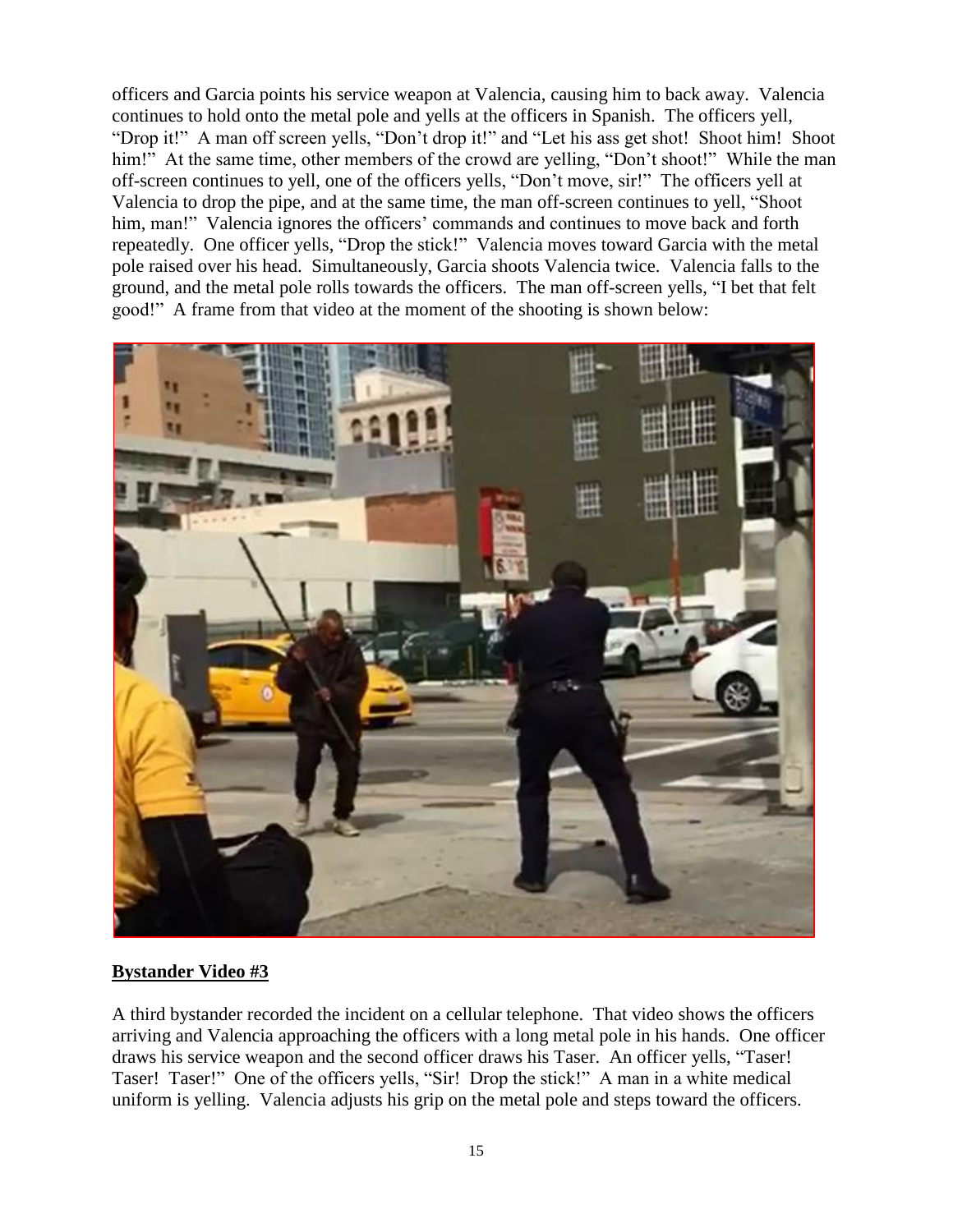One of the officers fires his service weapon at Valencia, who then falls to the ground. A still frame from that video at the moment of the shooting is shown below:



#### **Bystander Video #4**

A fourth bystander recorded the incident on a cellular telephone from across the street. That video shows the officers standing, with their weapons drawn and pointed at Valencia, and yelling commands. A man in white medical scrubs can also be heard yelling. Valencia is holding a long metal pipe and walking erratically. Eventually he adjusts his grip on the pipe and takes a few steps towards the officers. Two gunshots are audible and Valencia falls to the ground. A still image taken from the video at the moment of the shooting is shown below:



#### **Autopsy**

On March 8, 2017, Dr. Ajay Panchal conducted a postmortem examination of Valencia's remains and determined that Valencia had been shot twice. Valencia had a fatal gunshot wound to the head and a non-fatal gunshot wound to the torso.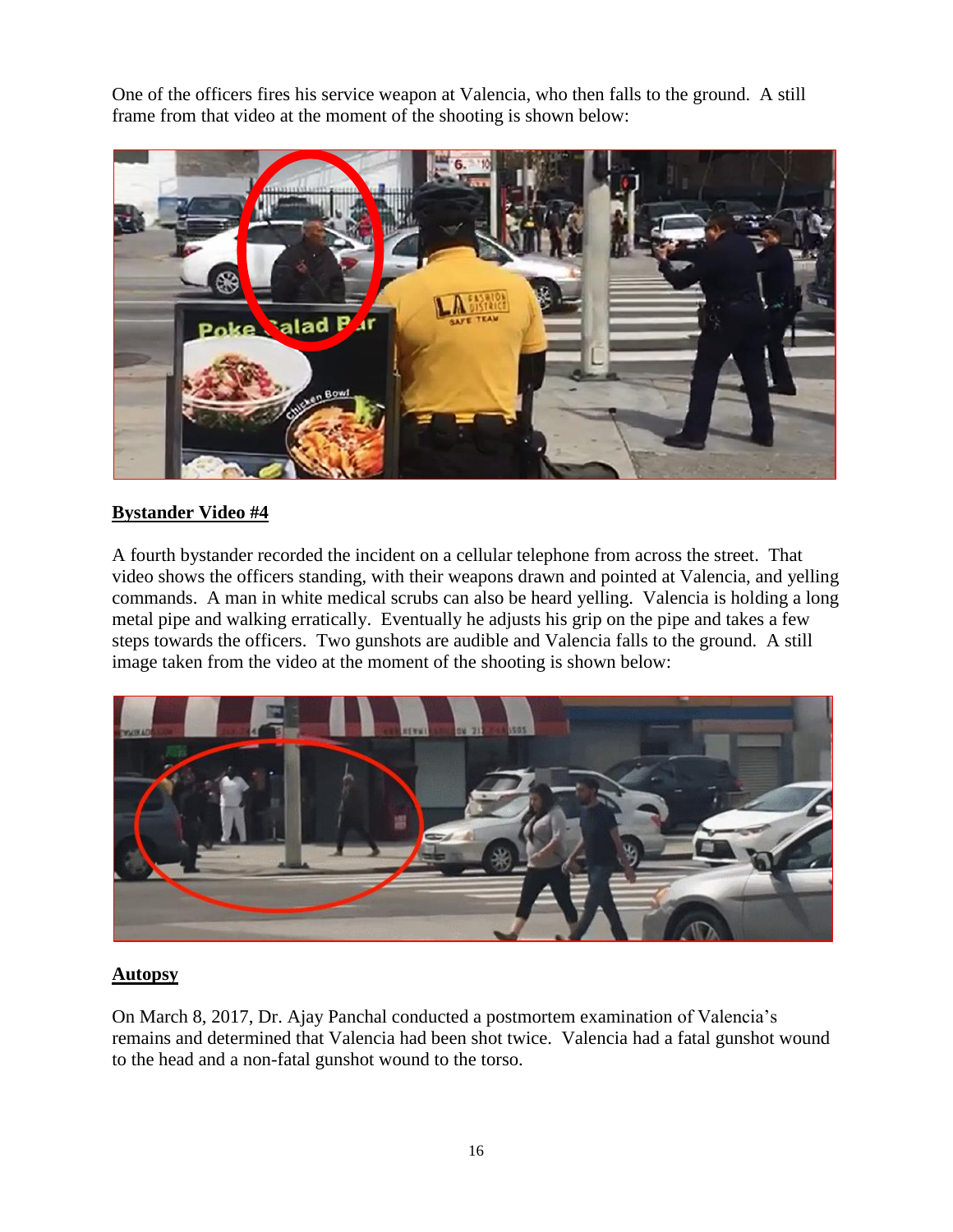A toxicology analysis revealed that Valencia did not have any drugs or alcohol in his bloodstream at the time of his death.

# **Weapons**

Garcia was armed with a .45 caliber Glock, model 21, semiautomatic service weapon. Two discharged cartridge casings were found at the scene. This is consistent with the witness statements and video evidence showing that Garcia fired two rounds at Valencia.

Patel was armed with a Taser and department-issued handgun. He fired no rounds from his handgun. He did not possess any extra Taser cartridges on his person on the day of the incident. One deployed Taser cartridge was found at the scene, which is consistent with the witness statements and video evidence that Patel fired his Taser once.

Garcia and Patel were both carrying canisters of Oleoresin Capsicum ("OC") spray. Garcia was not armed with a Taser. Both officers had side-handle batons, but only Patel was armed with his baton at the time of the shooting. Garcia's baton was in the police vehicle. The officers were equipped with a beanbag shotgun that was not deployed and remained in their vehicle at the time of the shooting.

Valencia's pipe was recovered from the scene. It was five feet, four inches in length and closed on one end. The pipe appeared to be stained with blood.<sup>9</sup> A photo of the pipe is shown below:



# **LEGAL ANALYSIS**

# **The Law**

No criminal liability attaches to Officer Garcia's actions unless the prosecution can prove *beyond a reasonable doubt* that he was not actually and reasonably in fear for the safety of himself or others when he fired his weapon. *People v. Banks* (1976) 6 Cal.App.3d 379, 383-384. The prosecution cannot meet that burden in this case.<sup>10</sup>

<sup>&</sup>lt;sup>9</sup> Valencia immediately dropped the pipe after he was shot. Based on the video evidence, the pipe quickly rolled way from Valencia as it hit the ground, which makes it unlikely that the red stains resulted from the shooting. The stains were not sampled for DNA.

<sup>&</sup>lt;sup>10</sup> LAPD Chief Charlie Beck's recommendation to the Board of Police Commissioners was that the use of deadly force by Officer Garcia was outside of LAPD policy. The Board adopted that recommendation. It should be noted that a lower standard of proof, a preponderance of the evidence, is used in LAPD administrative determinations of whether the use of deadly force by an officer is reasonable.